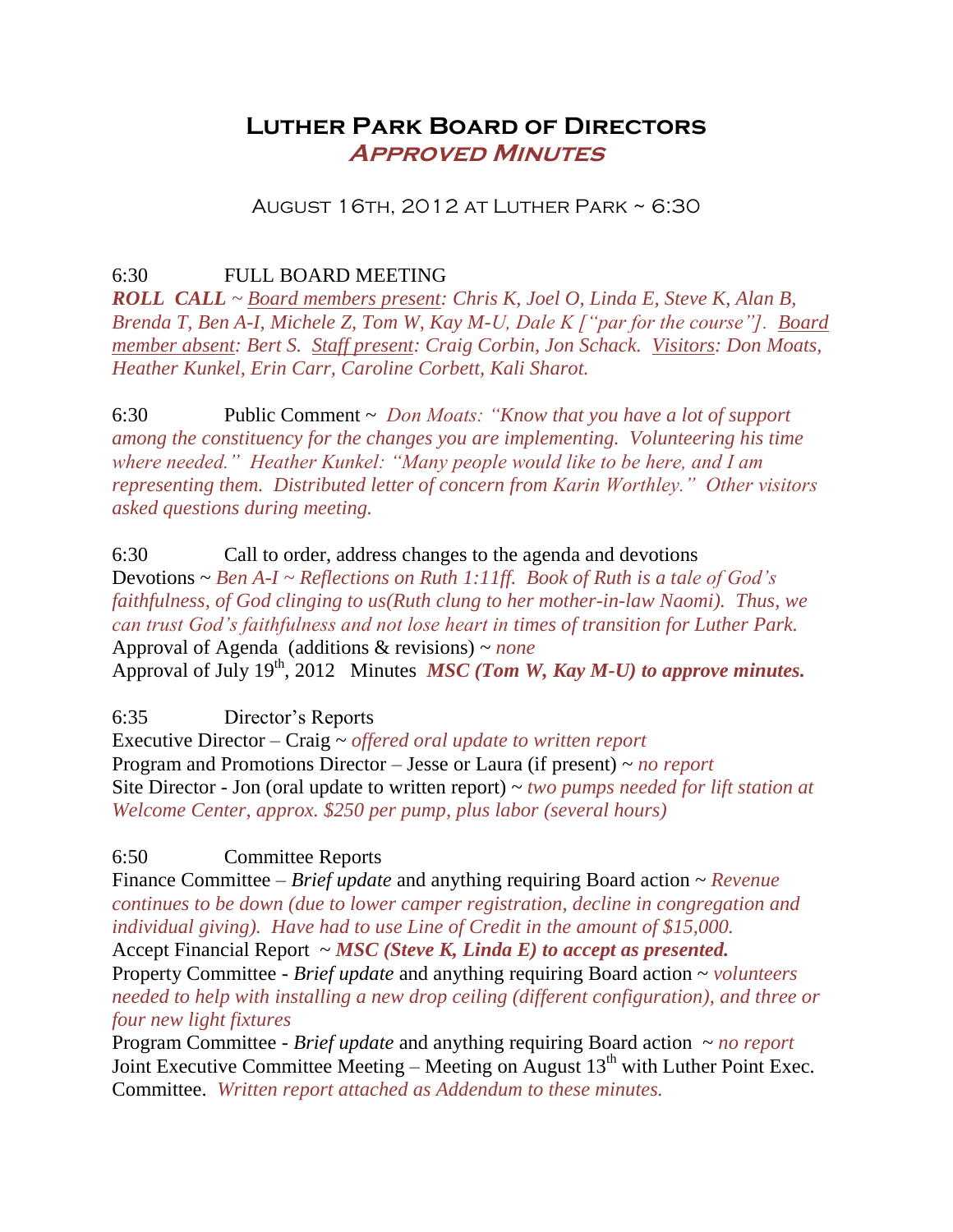# 7:10 New Business

Update on Executive Meeting with Luther Point Executive Board – Discussion and decision on the future of the executive director position *Board President Chris K is identifying the Executive Committee as a Personnel Committee Task Force to prepare a job description for Executive Director, and to outline a staffing structure for 2013. Board members interested in serving on this Task Force should notify Chris by Monday August 20. Kay M-U has expressed interest. Board Member "emeritus" Don Moats also expressed interested in this Task Force.*

#### *MSC (Tom W, Kay M-U) to initiate a search for an Executive Director.*

National LOM-Steve ~ *Steve K receives e-notices about openings on the national LOM committees, and will be forwarding recent notices to the other LP board members; raised up a few names of suitable persons for these positions. No other action.*

7:40 Un-finished business

Luther Woods Committee Update- Agreement with Lakeplace.com ~ *Chris K and Joel O have signed the listing documents, and already there are two inquiries, resulting in a showing on August 17.*

Advocate Program/Ambassadors Program update (if any) ~ *no report* 80th Anniversary of LPBC update (if any) ~ *Barb Solsaa will host the Saturday evening reunion dinner, and Rev. Larry Sturgis and son Aaron will lead worship on Sunday.* Development Task Team Update ~ *no report*

7:55 Closed Session (if needed or requested) ~ *None called for*

7:55 Open Session - Action Items from closed session ~ *Not needed*

8:00 Upcoming Events

*Next board meeting - NOTE DATE CHANGE ~ Tuesday September 25 – location TBA Business topics will include: Budget for Annual Meeting; Staffing proposal, first draft Meetings Farther Out ~ Board Meeting October 18th (3rd Thursday) Annual Meeting: Sunday October 21, 3:30 p.m. at Luther Park*

Devotions for next meeting ~ *Tom Wagener*

*7:50 (Unprecedented!!)* Adjourn *(MSC Ben A-I, Steve K)* and Lord's Prayer

*Gladly submitted, Joel Olsen, Recording Secretary*

*Addendum – Notes of Meeting of both Executive Committees, August 13, 2012*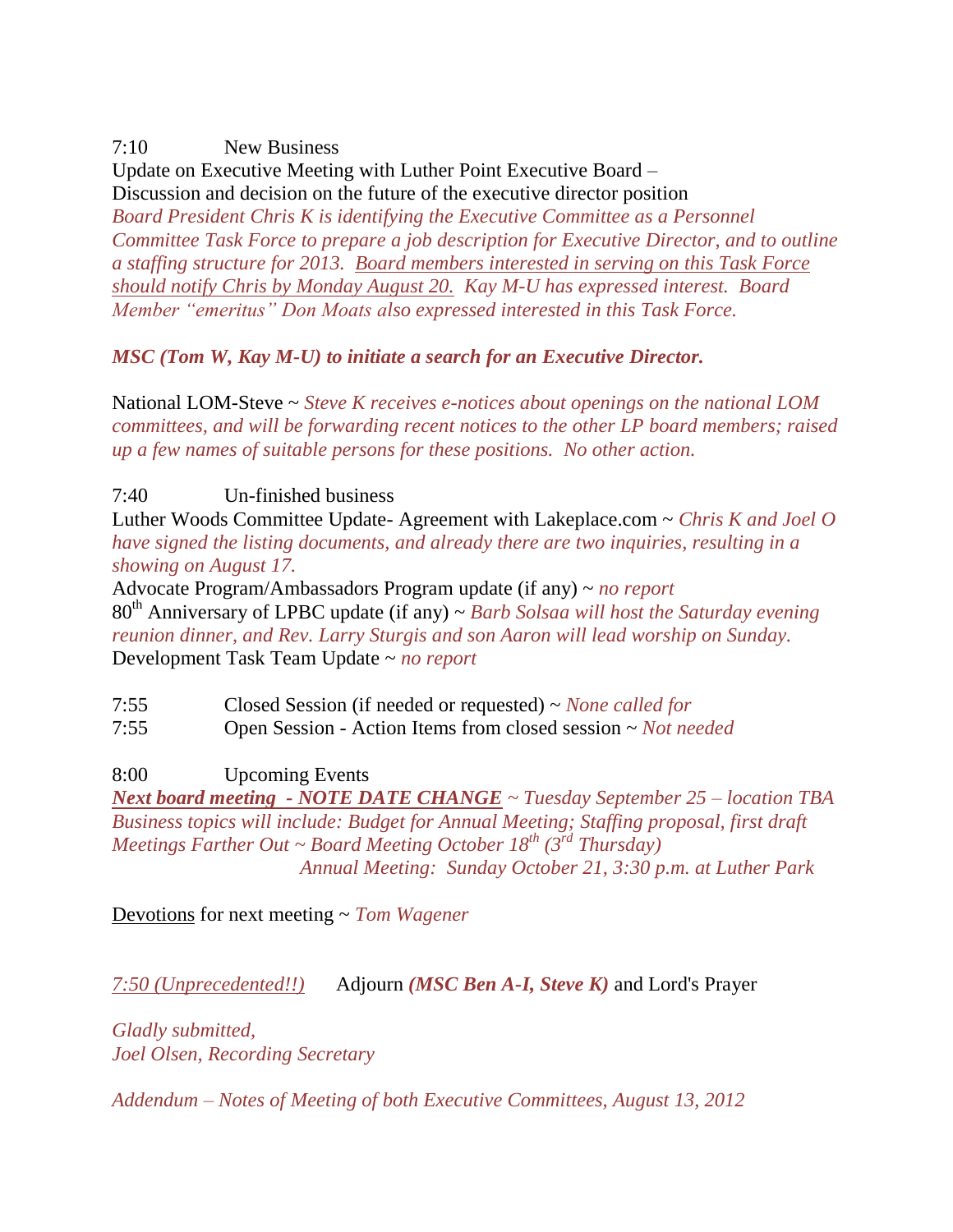# Luther Park/Luther Point Joint Executive Committee Meeting

Monday, August 13, 2012

PRESENT: Chris Kamrath, Joel Olsen, Brenda Thalacker, Janet Brandt, Helen Clarke and Mark Woeltge

The two executive committees met to discuss the status of the Mutual Ministry Agreement as well as discussing ways to move forward together in re-visioning the future of outdoor ministries in Northwest Wisconsin.

# **I. Mutual Ministry Agreement**

Luther Park, at their previous board meeting, adopted the following motion:

Terminate the Mutual Ministry Agreement as of December 31, 2012.

#### Ramifications –

- 1. Luther Point (next board meeting, September 20, 2 pm at Peace, Dresser):
	- a. Develop an exit strategy for separating all shared staff positions as of January 1, 2013;
	- b. Re-structure staffing to meet needs of Luther Point ministries for 2013;
	- c. Develop budget based on re-structured staffing for 2013;
	- d. Prepare for the annual meeting on Saturday, October 20, 2012
		- i. Reports
		- ii. Budget
		- iii. Nominations
- 2. Luther Park next board meeting, August 16, 2012):
	- a. Develop an exit strategy for separating all shared staff positions as of January 1, 2013;
	- b. Re-structure staffing to meet needs of Luther Park ministries for 2013, particularly identifying and hiring an Executive Director;
	- c. Develop budget based on re-structured staffing for 2013;
	- d. Prepare for the annual meeting on Sunday, October 21, 2012